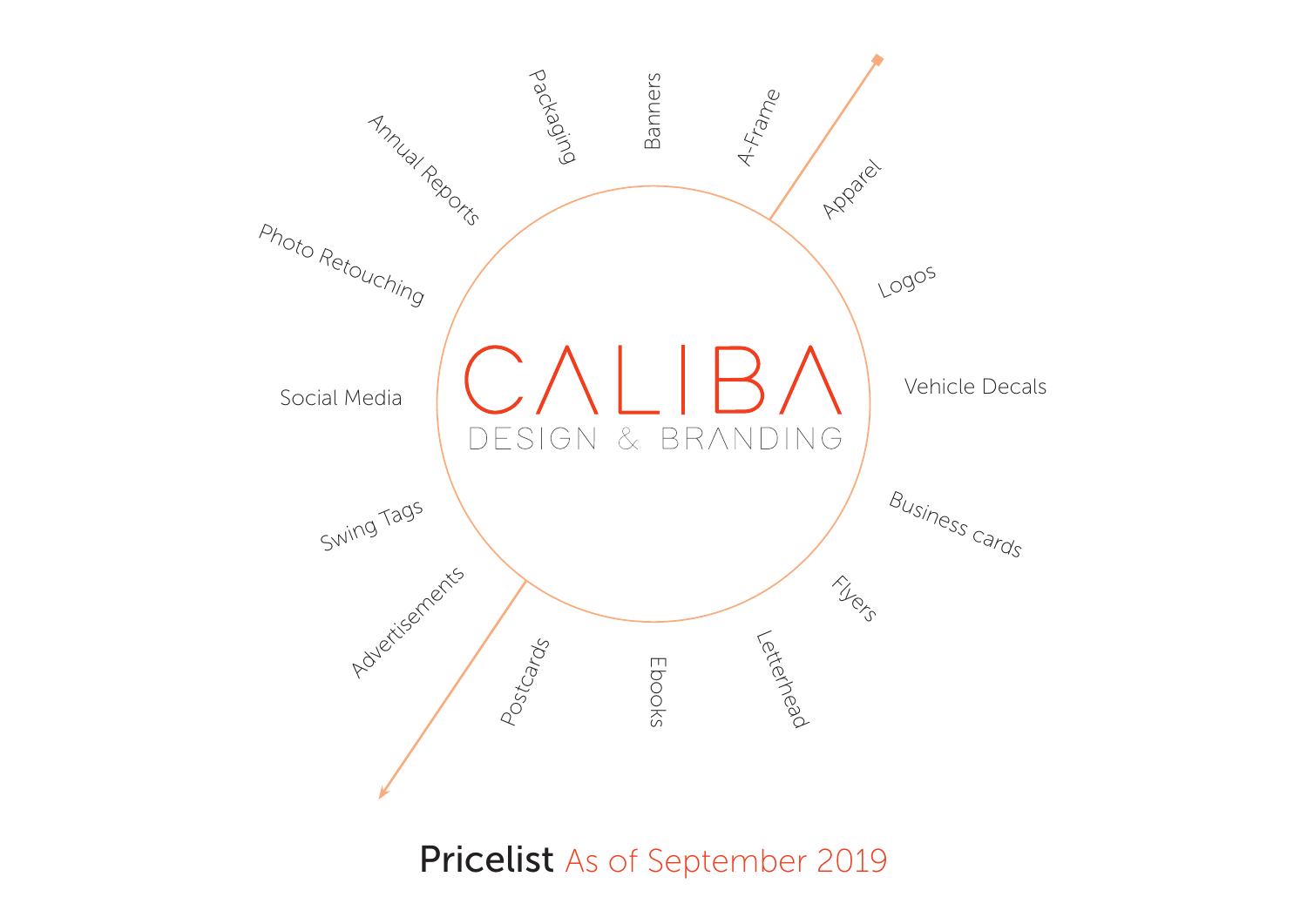

## Logo Design No. 2012 12:33 No. 2013 12:34 No. 2013 12:34 No. 2013 12:34 No. 2013 12:34 No. 2013 12:34 No. 2013

1. Text based only \$400

– 4 - 6 options, 3 revisions

# The Sift<br>Collective

2. Graphic included \$650

– 4 - 5 options, 3 revisions



| Business cards Single sided                   | <b>\$40</b> |
|-----------------------------------------------|-------------|
| Business cards Double sided                   | \$60        |
| Letterhead                                    | \$60        |
| With Comp Slips                               | \$40        |
| POS item, ie Sticker, Note pads, Gift Voucher | S60         |
| <b>Presentation Folder</b>                    |             |

## Marketing

| Flyer- Single Sided A5, A4 or DL | \$120             |
|----------------------------------|-------------------|
| Flyer Double sided A5, A4 or DL  | \$160             |
| Postcard                         | \$120             |
| Advertisements                   | from $$160$       |
| Newsletter                       | <b>POA</b>        |
| Annual Reports                   | POA               |
| Ebooks                           | from $$200$       |
| Signage                          | \$80              |
| Product labels                   | \$100 per product |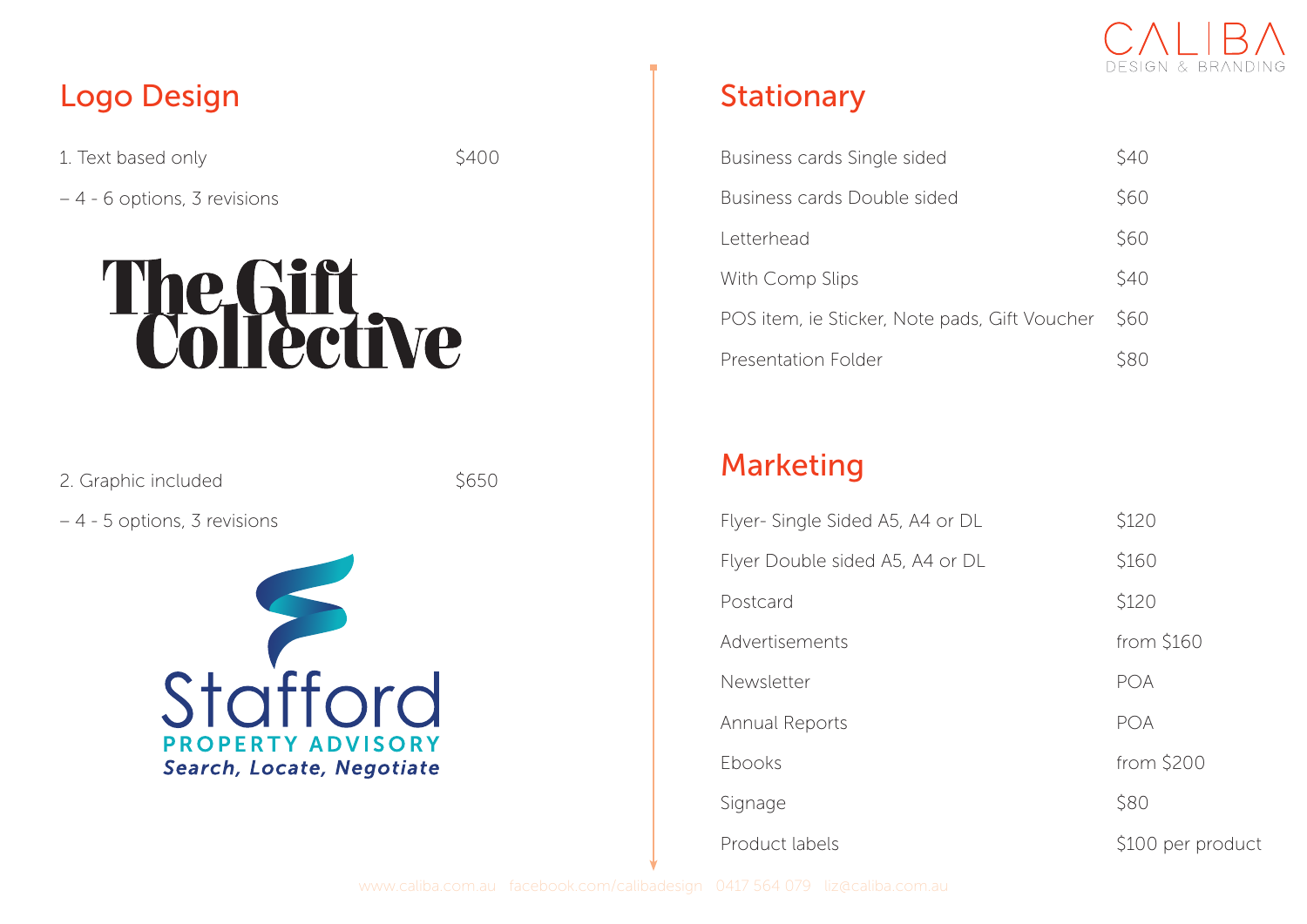

## External Marketing

| Vehicle Decal    | from \$150 |
|------------------|------------|
| Pull Up Banner   | \$100      |
| Tear Drop banner | \$80       |
| A-Frame          | \$80       |
| <b>Banner</b>    | \$80       |
| Packaging        | From \$120 |

## Apparel

| Swing tags or Woven labels | \$60            |
|----------------------------|-----------------|
| Tee Prints                 | \$400 per print |
| Yardages                   | \$80 per style  |
| Look Book                  | from $$160$     |

## Photography

| Photography (including post production)                               | \$80 per hour |
|-----------------------------------------------------------------------|---------------|
| Photo retouching                                                      | \$80 per hour |
| Photo etching $-$ apparel $-$ fashion (avg 12 per hour) \$80 per hour |               |
| Photo etching - people                                                | \$80 per hour |

## Online Marketing

Website banner Email signature Invoicing programs PayPal Templates (Word, Excel) Facebook Instagram Twitter LinkedIn YouTube Pinterest Tumbler Other...

## **Websites**

Design only – 5 pages – from \$350 Development – To be sourced externally

Each item \$60 - More combinations as low as \$20 per item for multiple options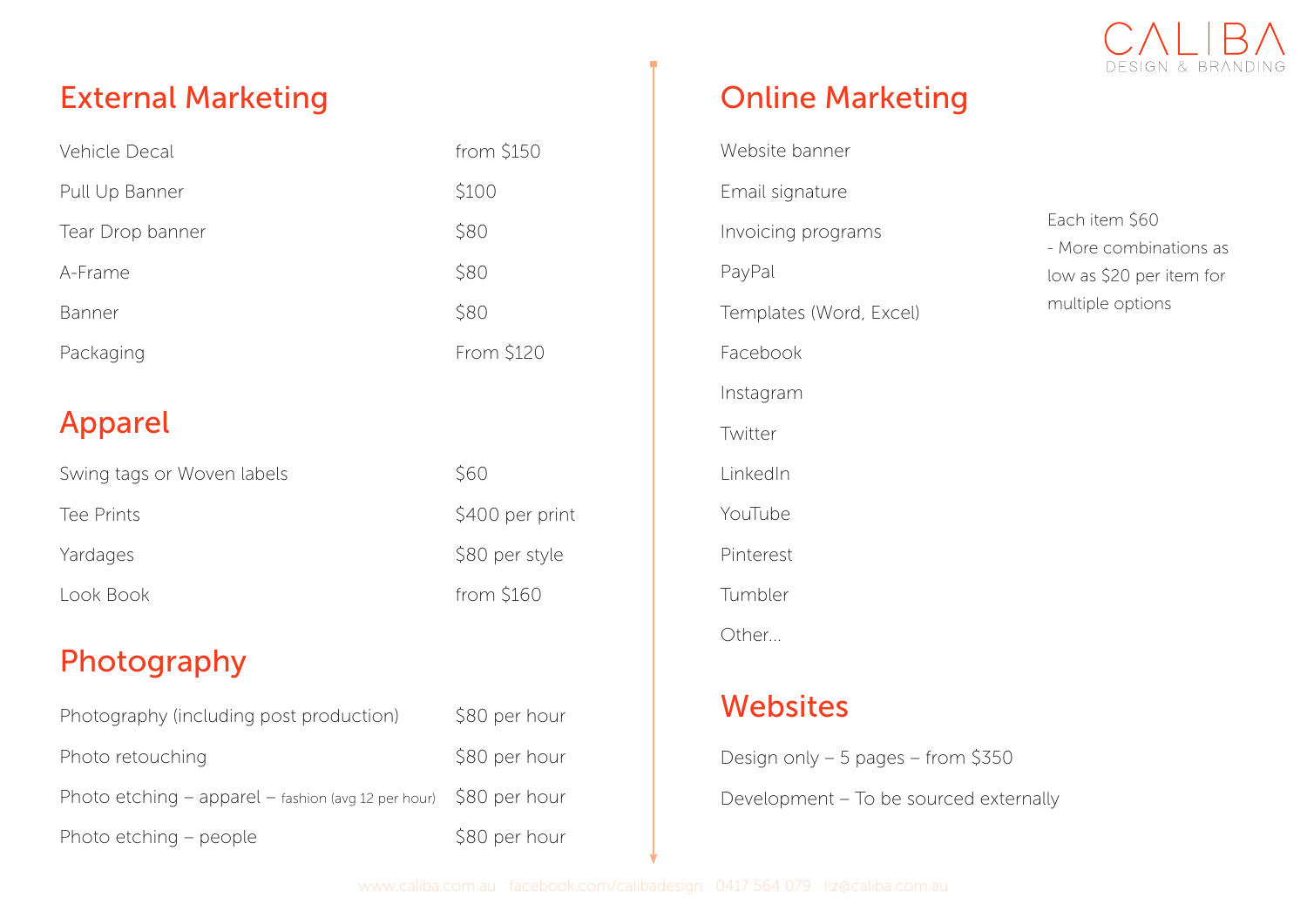

## Branding Packages

#### Basic

\$650

Logo Design - 3-4 concepts

3 revisions

Business Card artwork

Letterhead

Social Media Cover – 1 platform

Website banner

Newsletter header

Pro - most popular

\$850

Logo Design - 3-4 concepts

3 revisions

Business Card artwork

Letterhead

Social Media Cover – 1 platform

Website banner

Newsletter header

### Premium

\$1250

Logo Design - 3 - 4 concepts

Unlimited revisions

Business Card artwork

Letterhead

Social Media Cover

Facebook post template

Website banner

Newsletter header

Email Signature

Printed Business cards - 1000

Website design only

1 hour brand strategy session

Brand guideline document

\*Add Brand guideline document to package Basic or Pro starting at \$160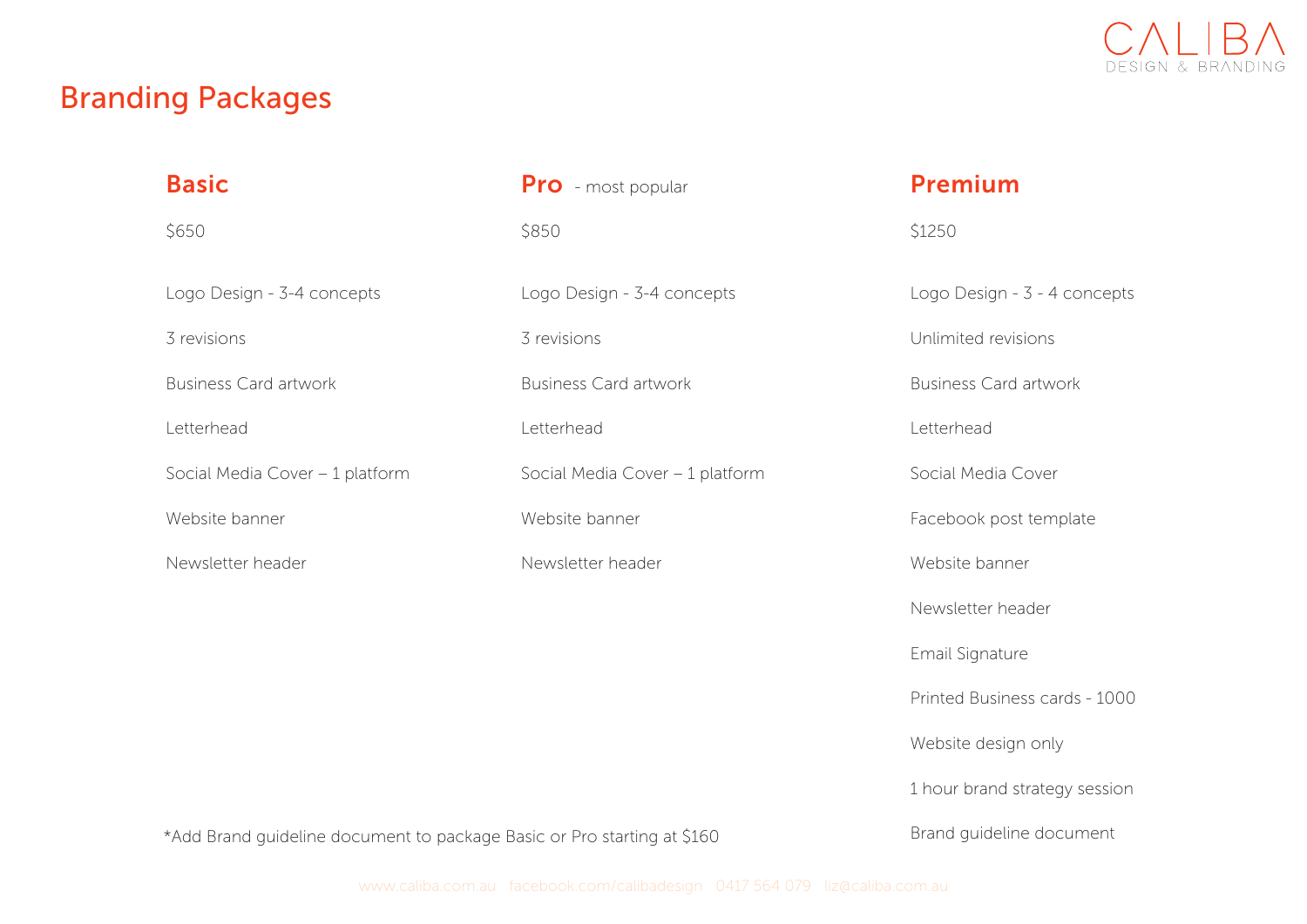

## Printing Prices

## Popular Printing Quantites

| <b>Business Cards - Double Sided</b> | $500 - 597$  | $1000 - $132$ | $2000 - $172$ |
|--------------------------------------|--------------|---------------|---------------|
| Business Cards - Single Sided        | $500 - $87$  | $1000 - $102$ | $2000 - $162$ |
| Letterhead A4 - Single Sided         | $500 - $170$ | $1000 - $210$ | $2000 - $265$ |
| With Compliments Slips               | $500 - 597$  | $1000 - $110$ |               |
| DL Flyer - Single Sided              | $500 - $132$ | $1000 - $152$ | $2000 - $198$ |
| DL Flyers -Double Sided              | $500 - $175$ | $1000 - $197$ | $2000 - $247$ |
| A4 Flyer - Single Sided 100gsm       | $500 - $210$ | $1000 - $235$ | $2000 - $275$ |
| A4 Flyer - Double Sided 100gsm       | $500 - $285$ | $1000 - $310$ | $2000 - $380$ |

\*These prices are for standard printing, embellishments like Spot UV, rounded edges, heavy paper weights will be extra